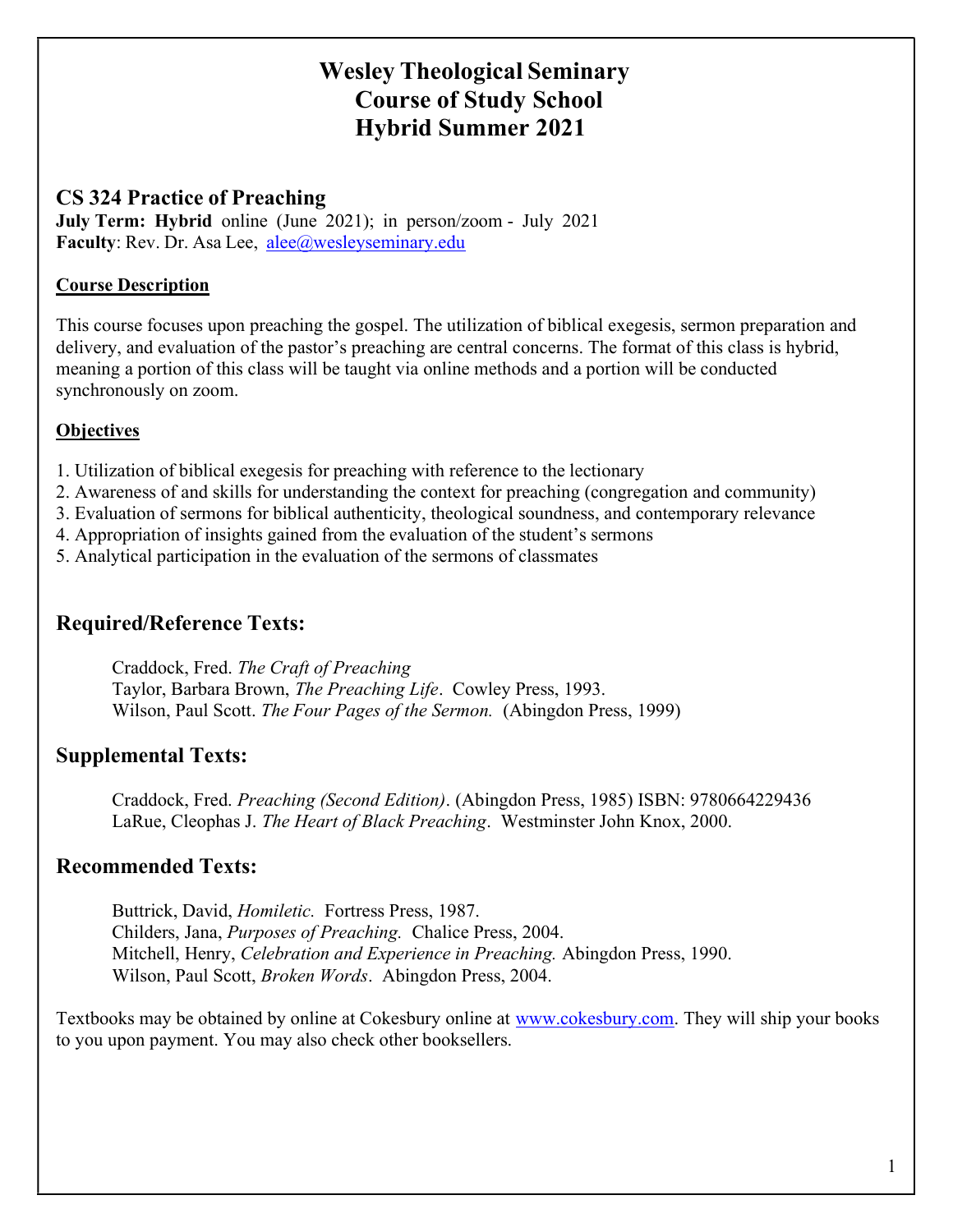## CLASS INSTRUCTION

This section of the Practice of Preaching is taught via hybrid approach. This means the class has components that are provided via online methods and components that are provided in class residency. The online portion of this class will be throughout the class scheduled time in June. The synchronous session of this course will be held via online meeting platform (zoom/in person) the week of July 19-23, 2021.

Students are expected to engage the online content and attend the July residency to receive full credit in the class. While the resident component is a normal instructional model including lecture and class time together, the online content may require further instruction. So please take notice of the following considerations:

- You will need working access to the internet and specifically, Blackboard for this course.
- You will need updated and/or current (2007 or later) version of Microsoft Office Word ®, and Power Point ®. Please consult Microsoft guidelines to address issues of system compatibility and performance.
- If you have difficulties with education technology and/or Blackboard, please contact the Seminary's office of Education Technology and/or Blackboard support (see information below). If you have any questions about class information or instruction, contact the professor:  $ale@$ wesleyseminary.edu

#### Assignment Instructions

As this is a hybrid course, the instruction and assignments will be divided into two parts: online and "in class". The primary written assignment is below and can be completed throughout the June online class meetings. This written assignment is due via Blackboard submission by 11:59pm ET, Friday, June 30, 2021. If you have difficulty with Blackboard please contact Education Technology ( $edtech@wesleyseminary.edu$ ). Only with permission will emailed papers be accepted.

The residency portion of the class includes students preaching one sermon (see details below). You should be prepared to preach at any time during the residency time on-line. This will take place over zoom, you will not physically come to the seminary campus.

### Assignment:

- A. Begin this assignment as soon as possible.
- B. Do not use any scripture readings or texts twice in the following questions. All responses should be to different passages and texts from those used in previous answers.
- C. Read each question carefully, 2-3 times, before answering it.
- D. Do not copy the question itself at the top of your answer. However, begin each new answer with a significant space and the answer number in bold type.
- E. Write in full sentences and paragraphs. Have a knowledgeable person proofread your work before submitting it.
- F. All answers are to be submitted together. Do not submit answers in sections.
- G. All answers should be typed double space in Times New Roman 12-point font with one-inch margins on all sides of the page. The total will be 22 pages or fewer. Longer papers do not result in higher grades.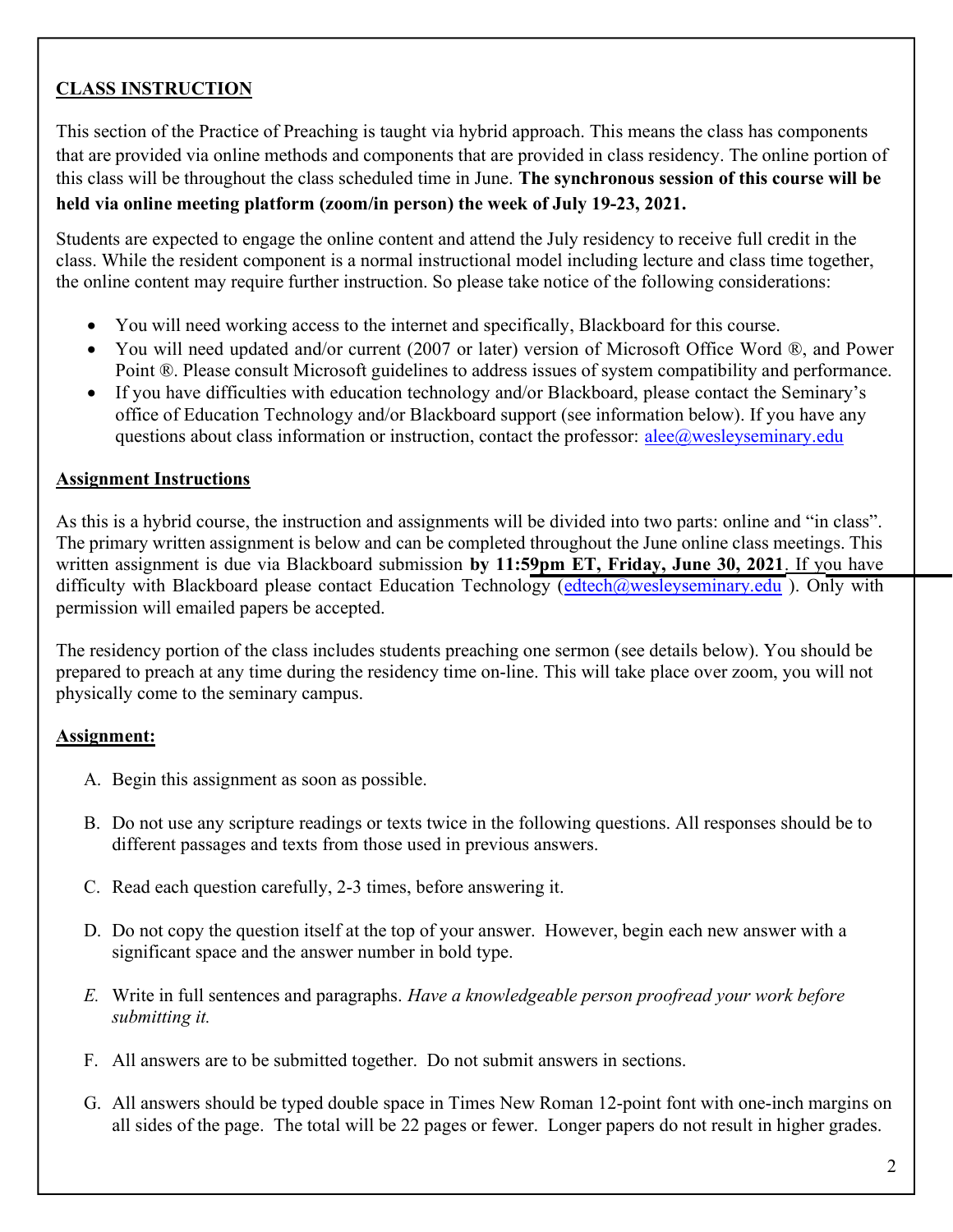#### Assignment Questions:

- 1. Write a brief essay discussing your points of affirmation and/or distance with the Taylor text. Specifically, the book is assigned to help you as the student to connect the importance of calling and role as preacher. (3-4 pages)
- 2. Using any single lectionary text appointed for use in **Year B** (United Methodist Book of Worship), examine it in the following manner: List specific questions of the text. Bombard the passage with as many questions as you can in an effort to "open up" the text. Answering the questions is unimportant. What is important is the range, depth and creativity of your questions. (2 pages)
- 3. Summarize Wilson's "Four Page" model and comment on its benefits in constructing a sermon. (2 pages)
- 4. Choose one lectionary text from any Sunday in Lent of Year C. Write a sermon in Wilson's "Four Page" model. Include your completion of Wilson's TTDNIM pattern. Be sure the sermon has a clearly marked introduction and conclusion and that each "page" has the topic sentence for that section clearly stated. (No more than 7 pages)
- 5. Write a sermon for one of the following situations and address the situation theologically in the sermon itself. Indicate the text you've chosen, and the sermon's focus and function. (No more than 6 pages)
	- a. A stewardship appeal to a conflicted or troubled congregation.
	- b. A wedding for a couple with each having prior multiple marriages.
	- c. A funeral for a victim of suicide.

SYNCHRONOUS ASSIGNMENT: You will preach one sermon to the class. This sermon is not to be submitted as a part of the above assignment and is not to be based on any biblical text used above. It should include important elements you have learned from your reading. You will be asked to give the instructor a statement of the sermon's Focus and Function immediately prior to preaching the sermon.

You will also participate in offering feedback to other preaching students, as they will to you. Come with a teachable spirit!

### Technical Support:

Students are responsible for meeting course deadlines. If you experience technical problems, please exercise one or all of the following options:

- Support with Blackboard edtech $@$ wesleyseminary.edu
- By phone at  $(202) 885-6091$

Please let the professor know you are having technical issues as well so accommodation can be made.

In order to access the course Blackboard site, students need to go to MyWesley webpage and use your student log on. Students are placed in Blackboard approximately two months before the start of the term, or as they register.

The Blackboard site requires use of:

- An Internet connection. A high speed Internet connection is highly recommended
- An Internet browser. (supported browsers include: Internet Explorer, Firefox, and Safari)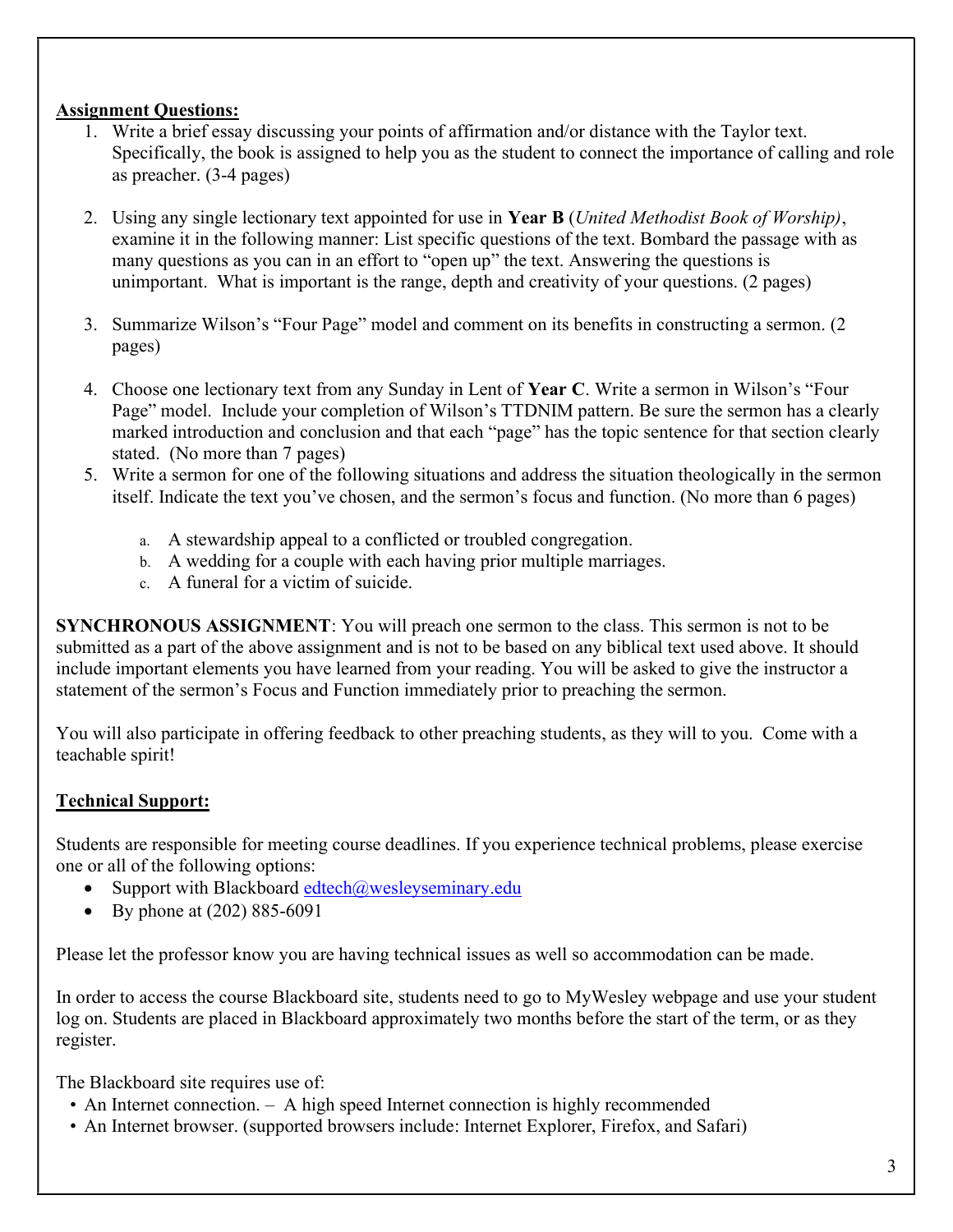• An appropriate web browser configuration.

Any computer capable of running a recently updated web browser should be sufficient to access our Blackboard site. However, bear in mind that processor speed, amount of RAM and Internet connection speed can greatly affect performance. Those using dial-up connections will experience longer page load times and much slower performance.

For Blackboard Support: (202) 885-6091 or edtech@wesleyseminary.edu

#### Notes on assignments:

- 1. All written assignments should be submitted in twelve-point font, Times New Roman, doublespaced with one-inch margins.
- 2. Grammar counts. Your paper is a reflection of your communication skills. In this course you are learning not simply how to read and think critically, but to communicate your ideas to others in a clear and coherent manner.
- 3. Support your arguments with specific references to the text on which you are writing and to other texts that support your argument.
- 4. Avoid contractions. For example, words like "can't", "shouldn't", "won't", and "wasn't" should be avoided in your essay.
- 5. Italicize or underline words that are transliterated into English from other languages. For example, you might write, "Theos is the Greek word for 'God,' and we would translate the word huios as 'son'".
- 6. Use gender-inclusive language. Consider the following examples: Incorrect: Man is in need of God's redemption.

Correct: Humankind is in need of God's redemption

Incorrect: When asked what he believes about the Bible, a Christian might offer any number of answers.

Correct: When asked what he or she believes about the Bible, a Christian might offer any number of answers.

- 7. Produce original work. Properly acknowledging your sources is important, but if the bulk of your paper consists of quoted material, this is still not original work. What is expected is your understanding of the ideas discussed in the reading and in lectures.
- 8. Proofread! Typos and grammatical errors make a paper look as if the writer has put very little effort into it.

### A Note on Plagiarism

There are two kinds of plagiarism, both equally serious. First, there is plagiarism that occurs when a student uses someone else's work word-for-word without placing the cited material in quotation marks. Even if you cite sources in a bibliography at the end of your paper, if you have used someone else's words and have not properly placed those words in quotation marks (and cited the course appropriately in a footnote or parentheses), you have plagiarized.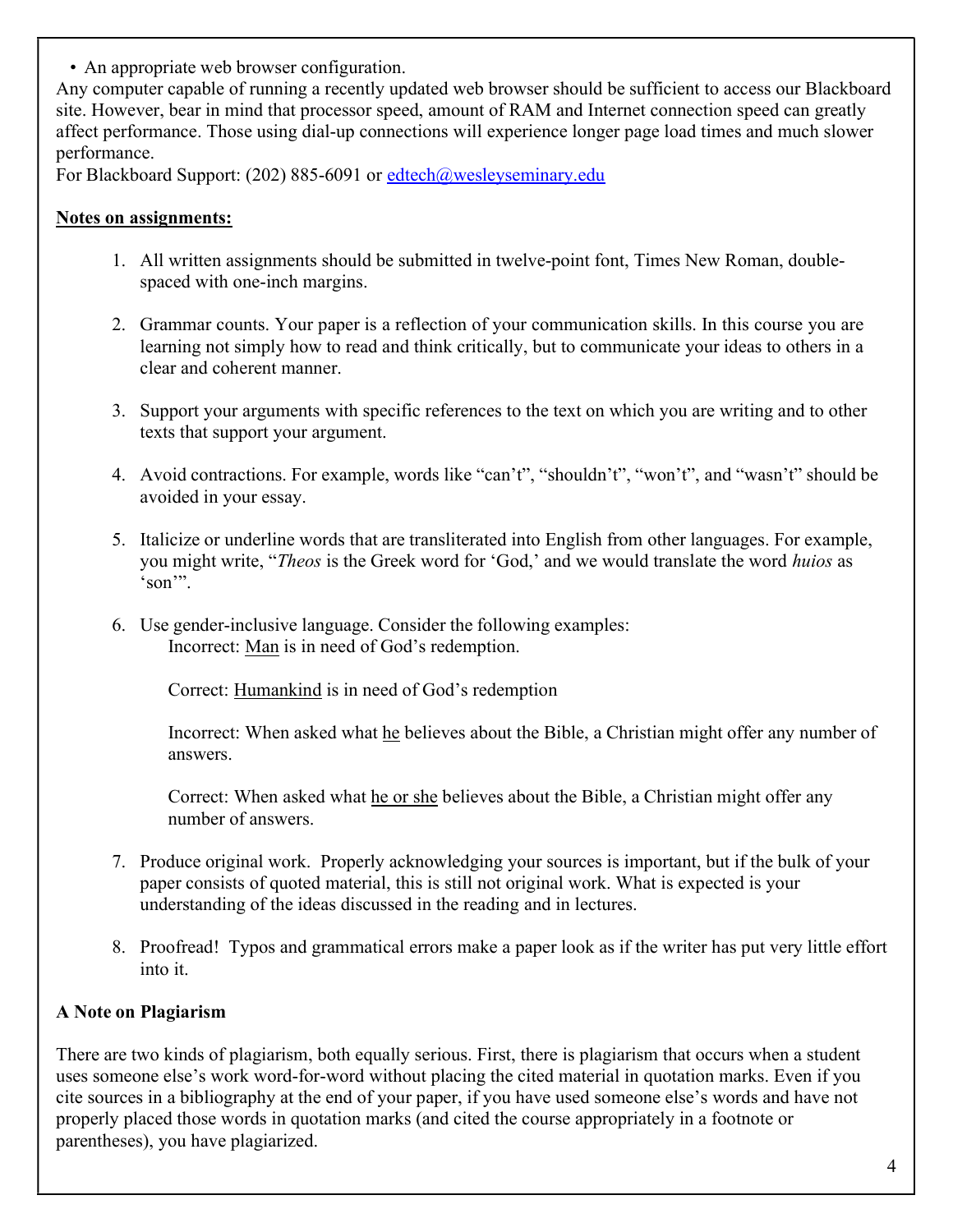Second, there is plagiarism that occurs when you use someone else's ideas without acknowledging that you have done so. For example, if you find some really interesting information on the Internet, change the wording a bit, and put that information into your paper without properly acknowledging (in a footnote or parentheses) that you have used this source, you have plagiarized.

In both cases, the work that you have turned in is not your own, original work, but someone else's work that you have copied. Please note well that plagiarism will not be tolerated in any Course of Study course.

#### Course Outline

The following serve as a guide for our time in each of our classes. (This *outline may be subject to change at the* discretion of the professor).

#### ONLINE-June 1-30, 2021

The online instruction will feature new course content delivered weekly via Blackboard and hosted discussions about reading and content via Blackboard discussion threads.

The online instruction will feature new course content delivered weekly via Blackboard and hosted discussions about reading and content via Blackboard discussion threads.

Lecture Material and Format. Lectures will be presented in Power Point and will be uploaded for students to engage and learn from. Included in the Power Point will be information specifying the nature of an online "discussion" on the presented material. In the discussion forum, students can dialogue, via web forum, with the professor (and each other) about the content that was presented. After each forum, the content will not be available for download or review, so students should access content when it is posted.

The lecture files will cover, in some form, the following topics:

#### Purposes of Preaching and Paul Scott Wilson's Four Page Sermon

This presentation provides students with an in-depth exploration of the purposes of preaching gleaned from the readings and from pastoral experiences. While most students have spent time reading the text, the lecture will serve as an opportunity to explore the potential and capability of using the 'four-page model' for preparing sermons.

#### Focus & Function

The presentation on Focus & Function will cover presented in Thomas Long's The Witness of Preaching. Students will spend time in a structured exercise on scripture passage and possible ways of preaching that passage by filtering it through a 'focus statement' and a 'function statement'.

#### Best Practices for Sermon Preparation

This presentation will offer students some practices that make for effective and fruitful sermon writing and preparation. Topics will include addressing breaking bad habits and fostering sermon writing as a spiritual discipline.

#### Introductions and Endings

The lesson will serve to provide a working overview and orientation to the function of introductions and conclusions as part of the working body of a sermon.

\*\*\*\*\*\*\*\*\*\*\*\*\*\*\*\*\*\*\*\*\*\*\*\*\*\*\*\*\*\*\*\*\*\*\*\*\*\*\*\*\*\*\*\*\*\*\*\*\*\*\*\*\*\*\*\*\*\*\*\*\*\*\*\*\*\*\*